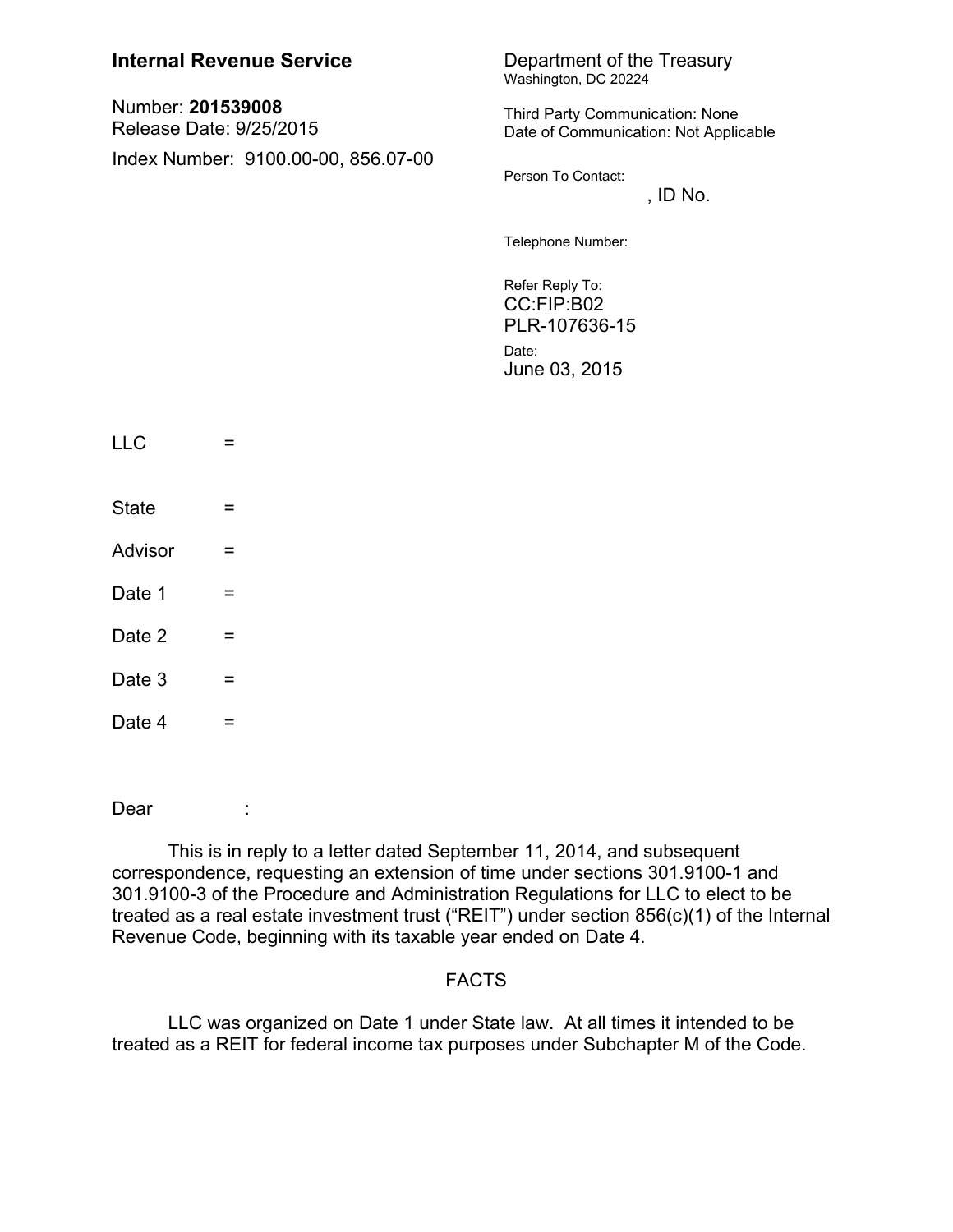## PLR-107636-15 2

LLC retained Advisor to prepare its Form 1120-REIT, U.S. Income Tax Return for Real Estate Investment Trusts, making the election under section 856(c)(1) to be a REIT on its return for the taxable year ended on Date 4. The due date for filing this 1120-REIT was Date 2. Advisor also prepared a Form 7004 to extend the time for filing the Form 1120-REIT to Date 3.

Due to administrative burdens associated with the immense volume of filings during the days immediately preceding Date 2, the Form 7004 was not brought to Advisor's mailroom before Date 2. Because Form 7004 was not timely filed, the deadline for filing LLC's federal income tax return, on which LLC's REIT election was to be made, was not extended from Date 2 to Date 3.

The following representations are made in connection with the request for an extension of time:

1. The request for relief was filed before the failure to make the regulatory election was discovered by the Internal Revenue Service ("Service").

2. Granting the relief requested will not result in LLC having a lower tax liability in the aggregate for all years to which the election applies than it would have had if the election had been timely made (taking into account the time value of money).

3. LLC does not seek to alter a return position for which an accuracy-related penalty has been or could have been imposed under section 6662 of the Code at the time it requested relief and the new position requires or permits a regulatory election for which relief is requested.

4. Being fully informed of the required regulatory election and related tax consequences, LLC did not choose to not file the election.

5. LLC is not using hindsight in requesting this relief. No specific facts have changed since the due date for making the election that makes this election advantageous to LLC.

In addition, affidavits on behalf of LLC have been provided as required by section 301.9100-3(e) of the Procedure and Administration Regulations.

## LAW AND ANALYSIS

Section 856(c)(1) provides that a corporation, trust, or association shall not be considered a REIT for any taxable year unless it files with its return for the taxable year, an election to be a REIT or has made such an election for a previous taxable year, and such election has not been terminated or revoked. Pursuant to section 1.856-2(b), the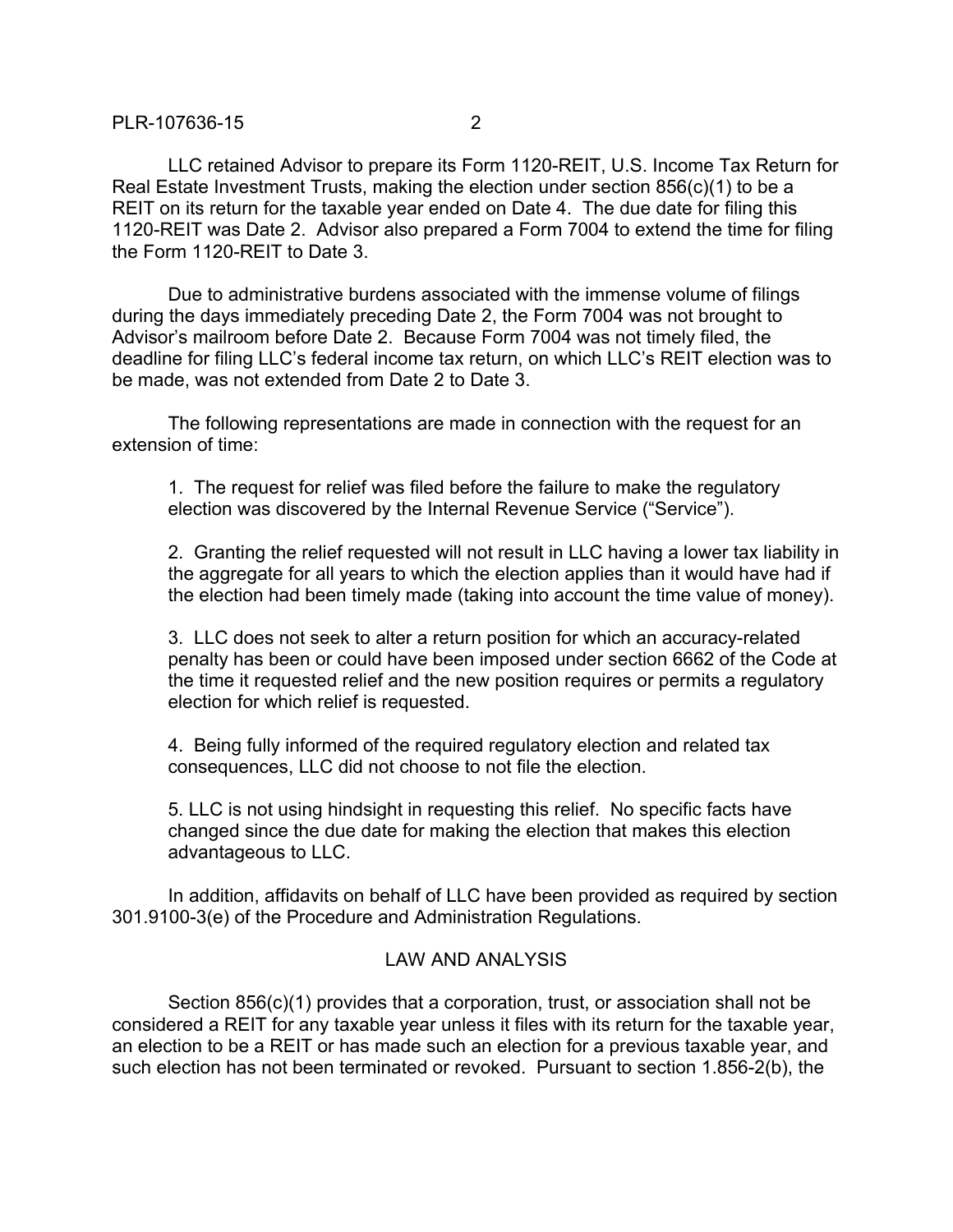election shall be made by computing taxable income as a REIT in its return for the first taxable year for which it desires the election to apply.

Section 301.9100-1(c) of the Procedure and Administration Regulations provides that the Commissioner has discretion to grant a reasonable extension of time to make a regulatory election, or a statutory election (but no more than 6 months except in the case of a taxpayer who is abroad), under all subtitles of the Internal Revenue Code except subtitles E, G, H, and I. Section 301.9100-1(b) defines a regulatory election as an election whose due date is prescribed by regulations or by a revenue ruling, revenue procedure, notice, or announcement published in the Internal Revenue Bulletin.

Section 301.9100-3(a) through (c)(1)(i) sets forth rules that the Service generally will use to determine whether, under the particular facts and circumstances of each situation, the Commissioner will grant an extension of time for regulatory elections that do not meet the requirements of section 301.9100-2. Section 301.9100-3(a) provides that requests for relief subject to this section will be granted when the taxpayer provides the evidence (including affidavits described in section 301.9100-3(e)) to establish to the satisfaction of the Commissioner that the taxpayer acted reasonably and in good faith, and the grant of relief will not prejudice the interests of the Government.

Section 301.9100-3(b) provides that a taxpayer is deemed to have acted reasonably and in good faith if the taxpayer (i) requests relief under this section before the failure to make the regulatory election is discovered by the Service; (ii) failed to make the election because of intervening events beyond the taxpayer's control; (iii) failed to make the election because, after exercising reasonable diligence (taking into account the taxpayer's experience and the complexity of the return or issue), the taxpayer was unaware of the necessity for the election; (iv) reasonably relied on the written advice of the Service; or (v) reasonably relied on a qualified tax professional, including a tax professional employed by the taxpayer, and the tax professional failed to make, or advise the taxpayer to make, the election. Moreover, a taxpayer will be deemed not to have acted in good faith if the taxpayer (i) seeks to alter a return position for which an accuracy-related penalty has been or could be imposed under section 6662 at the time the taxpayer requests relief and the new position requires or permits a regulatory election for which relief is requested; (ii) was informed in all material respects of the required election and related tax consequences, but chose not to file the election; or (iii) uses hindsight in requesting relief.

Section 301.9100-3(c) provides that a reasonable extension of time to make a regulatory election will be granted only when the interests of the government will not be prejudiced by the granting of relief. Section 301.9100-3(c)(i) provides that the interests of the government are prejudiced if granting relief would result in the taxpayer having a lower tax liability in the aggregate for all taxable years affected by the election than the taxpayer would have had if the election had been timely made (taking into account the time value of money). Section 301.9100(3)(c)(ii) provides that the interests of the